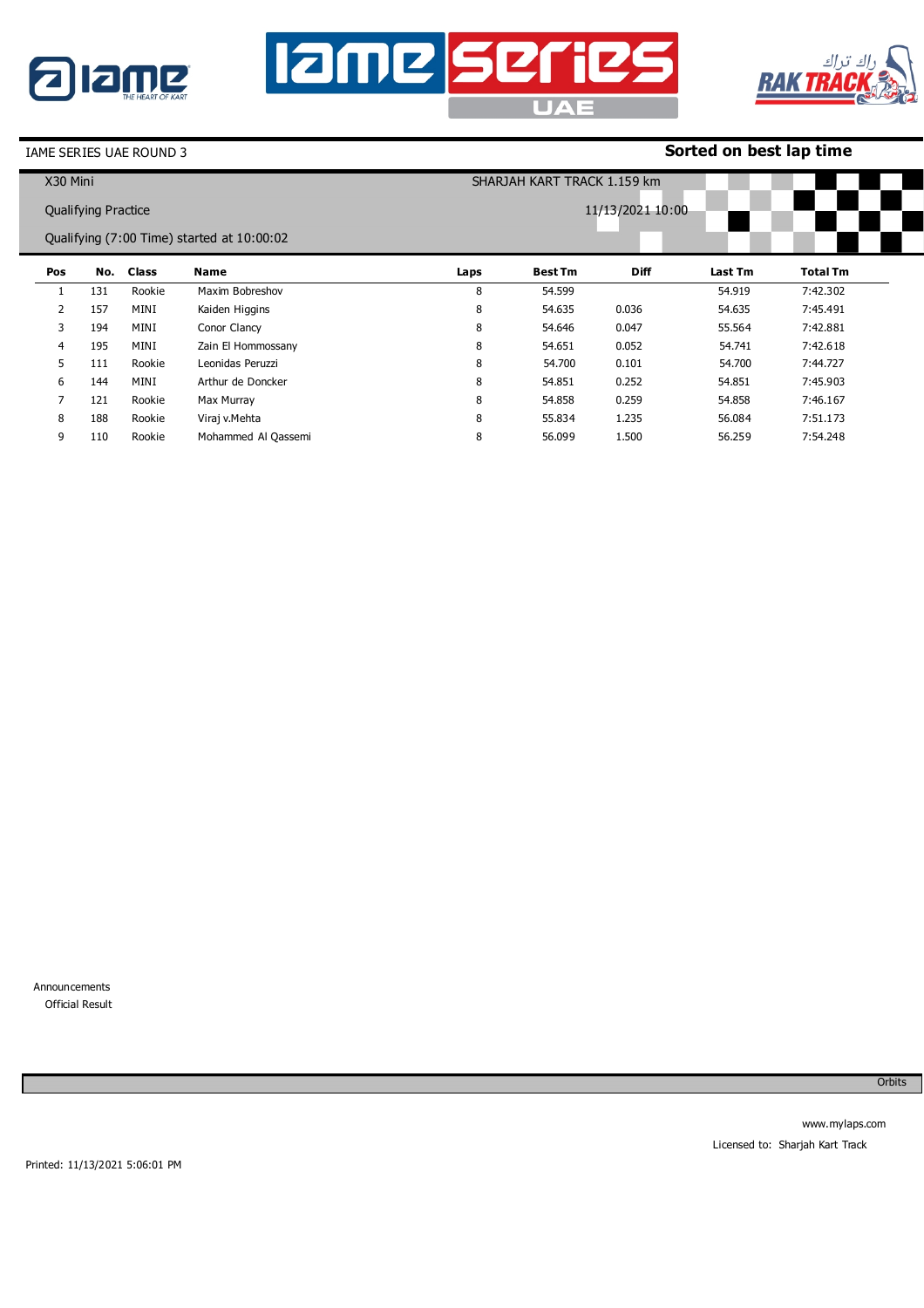





9

110

Rookie

Mohammed Al Qassemi

### **Sorted on Laps**

9:23.550

| X30 Mini       |     |                                   |                    | SHARJAH KART TRACK 1.159 km |                |                  |                 |  |
|----------------|-----|-----------------------------------|--------------------|-----------------------------|----------------|------------------|-----------------|--|
| Heat           |     |                                   |                    |                             |                | 11/13/2021 11:00 |                 |  |
|                |     |                                   |                    |                             |                |                  |                 |  |
|                |     | Race (9 Laps) started at 11:04:42 |                    |                             |                |                  |                 |  |
| Pos            | No. | <b>Class</b>                      | Name               | Laps                        | <b>Best Tm</b> | <b>Diff</b>      | <b>Total Tm</b> |  |
| 1              | 195 | MINI                              | Zain El Hommossany | 9                           | 54.037         |                  | 9:12.123        |  |
| $\overline{2}$ | 157 | MINI                              | Kaiden Higgins     | 9                           | 53.951         | 1.363            | 9:13.486        |  |
| 3              | 111 | Rookie                            | Leonidas Peruzzi   | 9                           | 54.368         | 1.574            | 9:13.697        |  |
| 4              | 194 | MINI                              | Conor Clancy       | 9                           | 54.043         | 1.643            | 9:13.766        |  |
| 5              | 131 | Rookie                            | Maxim Bobreshov    | 9                           | 54.026         | 1.714            | 9:13.837        |  |
| 6              | 121 | Rookie                            | Max Murray         | 9                           | 54.630         | 2.899            | 9:15.022        |  |
| $\overline{7}$ | 144 | MINI                              | Arthur de Doncker  | 9                           | 54.533         | 4.928            | 9:17.051        |  |
| 8              | 188 | Rookie                            | Viraj v.Mehta      | 9                           | 54.973         | 8.231            | 9:20.354        |  |

9

55.356

11.427

Announcements

**Official Result** 

| <b>Margin of Victory</b> | Avg. Speed | <b>Best Lap Tm</b> | <b>Best Speed</b> | Best Lap by          |        |
|--------------------------|------------|--------------------|-------------------|----------------------|--------|
| 1.363                    | 68.013     | 53.951             | 77.337            | 157 - Kaiden Higgins |        |
|                          |            |                    |                   |                      | Orbits |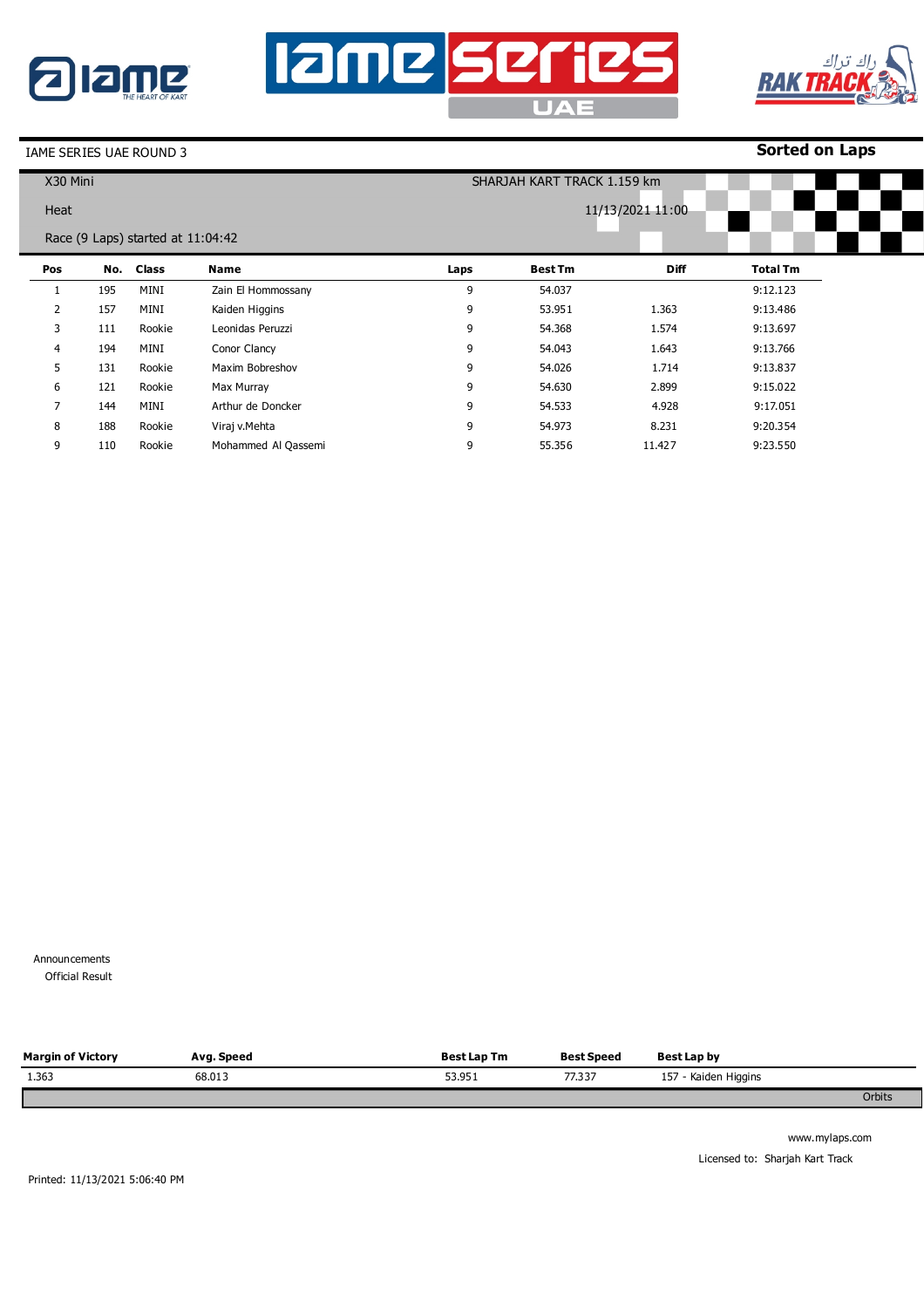





9

110

Rookie

Mohammed Al Qassemi

## **Sorted on Laps**

12:04.349

| X30 Mini   |     |                                    |                    | SHARJAH KART TRACK 1.159 km |                  |             |                 |  |  |  |
|------------|-----|------------------------------------|--------------------|-----------------------------|------------------|-------------|-----------------|--|--|--|
| Pre finals |     |                                    |                    |                             | 11/13/2021 13:20 |             |                 |  |  |  |
|            |     |                                    |                    |                             |                  |             |                 |  |  |  |
|            |     | Race (12 Laps) started at 13:21:40 |                    |                             |                  |             |                 |  |  |  |
| Pos        | No. | <b>Class</b>                       | Name               | Laps                        | <b>Best Tm</b>   | <b>Diff</b> | <b>Total Tm</b> |  |  |  |
|            | 195 | MINI                               | Zain El Hommossany | 12                          | 54.150           |             | 11:46.778       |  |  |  |
| 2          | 131 | Rookie                             | Maxim Bobreshov    | 12                          | 54.139           | 0.552       | 11:47.330       |  |  |  |
| 3          | 111 | Rookie                             | Leonidas Peruzzi   | 12                          | 54.155           | 2.728       | 11:49.506       |  |  |  |
| 4          | 194 | MINI                               | Conor Clancy       | 12                          | 54.148           | 2.756       | 11:49.534       |  |  |  |
| 5          | 157 | MINI                               | Kaiden Higgins     | 12                          | 54.260           | 3.064       | 11:49.842       |  |  |  |
| 6          | 121 | Rookie                             | Max Murray         | 12                          | 54.811           | 6.858       | 11:53.636       |  |  |  |
| 7          | 144 | MINI                               | Arthur de Doncker  | 12                          | 54.738           | 6.978       | 11:53.756       |  |  |  |
| 8          | 188 | Rookie                             | Viraj v.Mehta      | 12                          | 54.800           | 7.798       | 11:54.576       |  |  |  |

12

55.655

17.571

Announcements

Officiall Result

Kart No 157 & 194 -3 Seconds Penalty - Partly Tramline Infringement .

| <b>Margin of Victory</b> | Avg. Speed | Best Lap Tm | <b>Best Speed</b> | Best Lap by              |               |
|--------------------------|------------|-------------|-------------------|--------------------------|---------------|
| 0.552                    | 70.841     | 54.139      | 77.068            | 131<br>- Maxim Bobreshov |               |
|                          |            |             |                   |                          | <b>Orbits</b> |